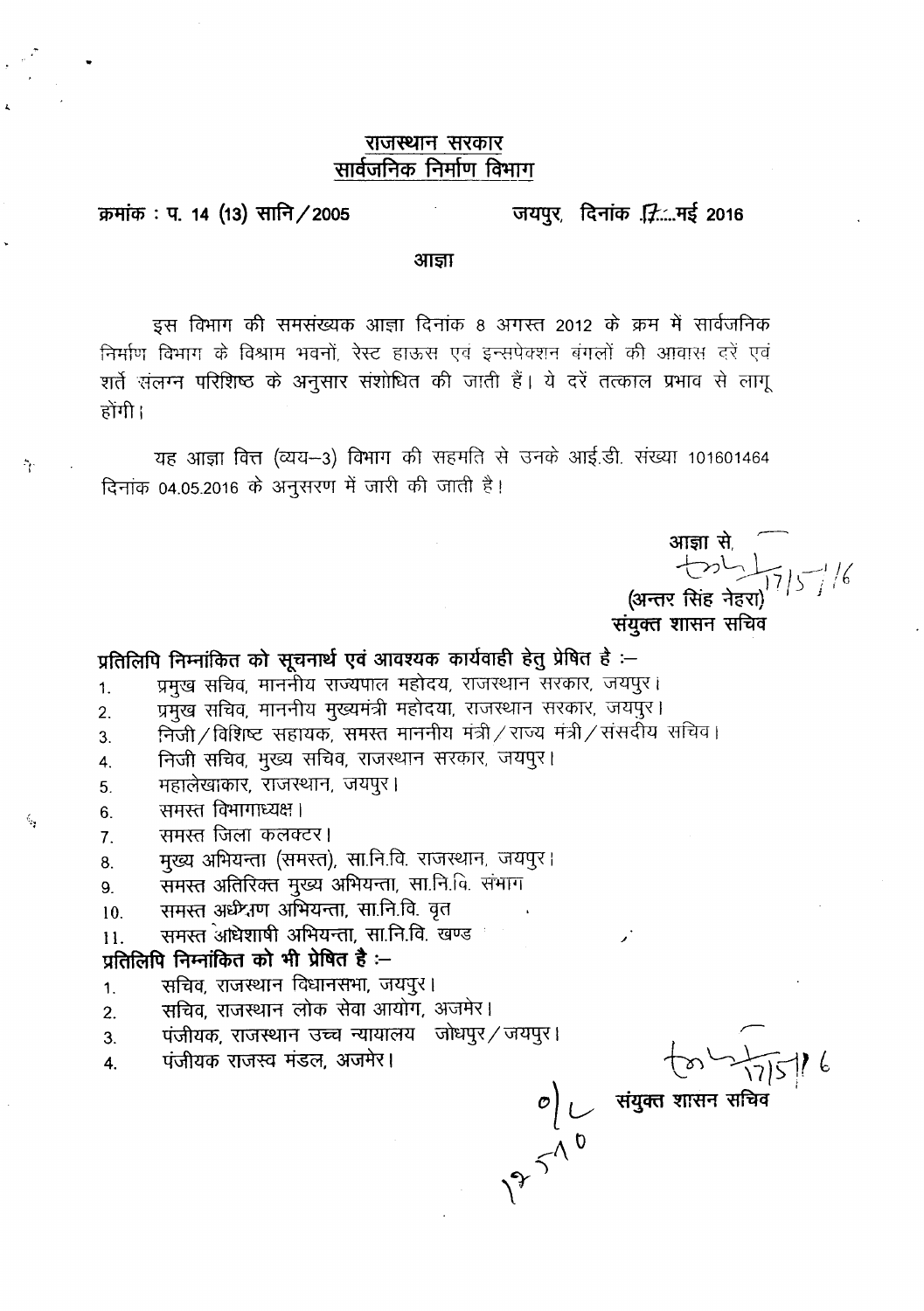- 
- 5. जर्नलिस्ट (Generalist) को आवास उपलब्ध होने पर
	-
- -<br>6. राजकीय कार्य से आने वाले निम्न एसोसिएशन संघों के अध्यक्ष एवं महासचिव:-अखिल राज. राज्य कर्मचारी संयुक्त महासंध
	- राज. राज्य कर्मचारी संघ 3)
	- राज. अधीनस्थ कर्मचारी संघ 4)
	- राज. सचिवालय कर्मचारी संघ  $5)$
	- राजस्थान सहायक कर्मचारी संघ  $6)$
	- राज. भू-प्रबन्ध कर्मचारी संघ  $7)$
	- राज. पंचायत राज कर्मचारी संघ 8)
	- राज. पटवार संघ 9)
	- राज. लेखा संघ  $10)$
	- यूनाईटेड राज. विल्डर्स एसोसिएशन  $11)$

बिल्डर्स एसोसिएशन ऑफ इण्डिया

# $\frac{1}{4}$   $\frac{1}{4}$

 $1<sub>1</sub>$ 

राजकीय कार्य से आने वाले केन्द्रीय सरकार व अन्य राज्यों के अधिकारी अखिल भारतीय सेवाओं (आई.ए.एस.,आई.पी.एस.,आई.एफ.एस.) के समस्त प्रोबेशन  $\overline{2}$ . अधिकारी जो भारत दर्शन हेतु आते हैं।

ज्यरोक्त केवल 13 दिन

# गुए - सी

- अखिल भारतीय सेवाओं (आई.ए.एस.,आई.पी.एस.,आई.एफ.एस.) के राजस्थान केडर  $\mathbf{1}$ .
- $2.$
- राजस्थान राज्य सेवा के प्रोबेशनर अधिकारी गुप ए कालम सं. II में वर्णित समस्त पदाधिकारी अपनी निजी यात्रा या अवकाश के 3. दौरान केवल 10 दिन
- उक्त बिन्दु सं. ३ में वर्णित पदाधिकारी स्थानान्तरण पर केवल ३० दिवस तक  $\overline{4}$ .

<u>गुप - डी</u>

- अखिल भारतीय सेवाओं (आई.ए.एस.,आई.पी.एस.,आई.एफ.एस.) के राज. केडर के वे  $1.$
- समस्त अधिकारी जो सेवानिवृत/भूतपूर्व हो गये है। केवल 13 दिन रेलनमान 3000–4500 या इससे उच्च वेतनमान के राज राज्य के वे अधिकारी जो  $2.$
- सेवा-निर्वत /भूतपूर्व हो गये है। केवल 10 दिन राजस्थान के भूतपूर्व मंत्री राज्य मंत्री एवं उपमंत्री केवल 10 दिन  $3<sub>l</sub>$ राजस्थान राज्य के भूतपूर्व सांसद एवं विधायकगण 1 माह में अधिकतम 5 दिन  $\overline{4}$ .
- 

# $\frac{1}{4}$  =  $\frac{1}{5}$

प्राईवेट व्यक्ति  $1<sub>1</sub>$ 

 $2.$ 

रोष सभी जिनका उपरोक्त ग्रुप–ए बी, सी एवं डी में उल्लेख नहीं <del>है</del> 3.

مالك

Ŷ.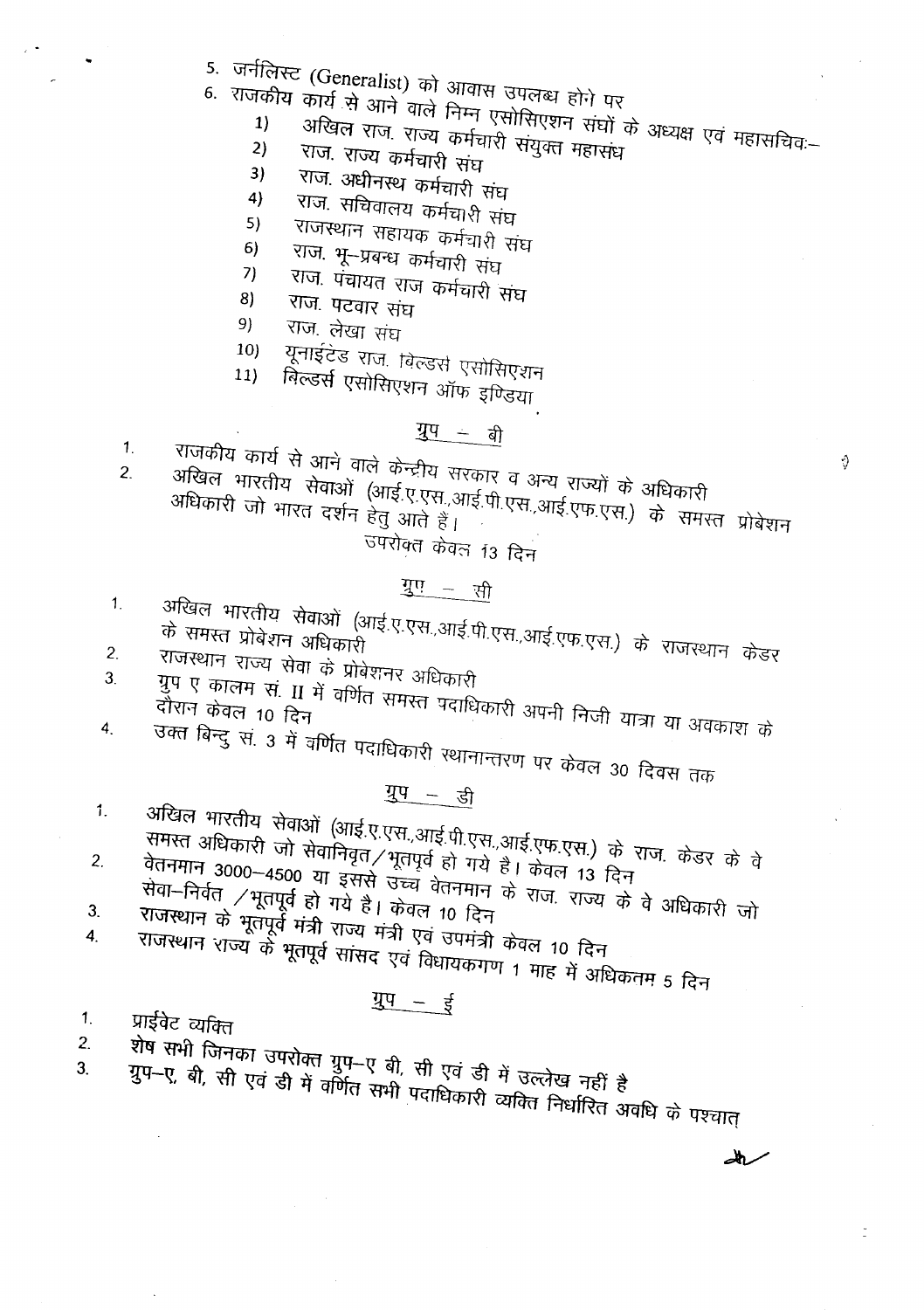## परिशिष्ट -"बी"

राज्य सरकार द्वारा दरों एवं एनटाइटलमेंट संबंधी अब तक के विभिन्न आदेशों को इकजाई सहिताबद्ध करते हुए निम्न प्रकार से ग्रुप वर्गीकरण किया जाता है।

ग्रुप – ए

#### अति विशिष्ठ एवं विशिष्ठ व्यक्ति  $\mathbf{I}$

- 1. भारतीय गणराज्य के राष्ट्रपति एवं उपराष्ट्रपति
- 2. राज्यपाल
- 3. मंत्री, राज्यमंत्री एवं उप मंत्री
- 4. लोकसभा एवं विधान सभा अध्यक्ष
- 5. उच्चतम न्यायालय एवं राजस्थान उच्च न्यायालय के न्यायाधीश
- 6. अध्यक्ष एवं सदस्य राजस्थान लोक सेवा आयोग
- ७. महालेखाकार, राजस्थान
- 8. अन्य अति विशिष्ट व्यक्ति जिन्हें राज्य सरकार द्वारा अनुमति दी जावें।

#### अधिकारीगण  $\mathbf{H}$

ो

 $\gamma_{\rm q}$ 

- $\overline{1}$  राजकीय कार्य से यात्रा पर आने वाले राजस्थान केडर के अखिल भारतीय सेवाओं (आई.ए.एस.,आई.पी.एस.,आई.एफ.एस.) के समस्त अधिकारी
- 2. राजकीय कार्य से यात्रा पर आने वाले राज्य सेवाओं के समस्त अधिकारी
- 3. राजकीय कार्य से यात्रा पर आने वाले राजपत्रित अधिकारी
- 4. राजस्थान राज्य प्रदूषण निवारण एवं नियंत्रण मंण्डल के अधिकारी राजकीय यात्रा पर।
- 5. राजकीय कार्य से यात्रा पर आने वाले राज्य एवं जिला स्तरीय उपभोक्ता संरक्षण
- आयोग के अध्यक्ष एवं सदस्य
- 6. राजकीय कार्य से यात्रा पर आने वाले नगर विकास न्यास, नगर परिषद एवं नगरपालिका के अधिकारी

#### अराजपत्रित  $III$

 $\bar{\lambda}$ 

- 1. राजकीय कार्य से यात्रा पर आने वाले राज्य सरकार के समस्त अराजपत्रित कर्मचारी
- 2. राजकीय कार्य से यात्रा पर आने वाले नगर विकास न्यास, नगर परिषद एवं नगरपालिका के अराजपत्रित कर्मचारी

#### जन–प्रतिनिधि IV

- $\frac{1}{1}$ . राजस्थान से लोक सभा एवं राज्य सभा के निर्वाचित सदस्य
- 2. राजस्थान विधान सभा के निर्वाचित सदस्य

#### $\mathbf{V}$ अन्य

- 1. स्वतंत्रता सेनानी
- 2. अध्यक्ष / उपाध्यक्ष नगरपालिका / नगर परिषद / नगर विकास न्यास [एक बार में 2 दिन एवं एक माह में अधिकतम 5 दिन ]
- 3. प्रधान [एक समय में 5 दिन एवं एक माह में अधिकतम 7 दिन]
- 4. राज. विश्वविद्यालय के प्राध्यापक परीक्षाओं के सम्बन्ध में राजकीय कार्य पर

 $\overline{\mathscr{M}}$ 

ッシーン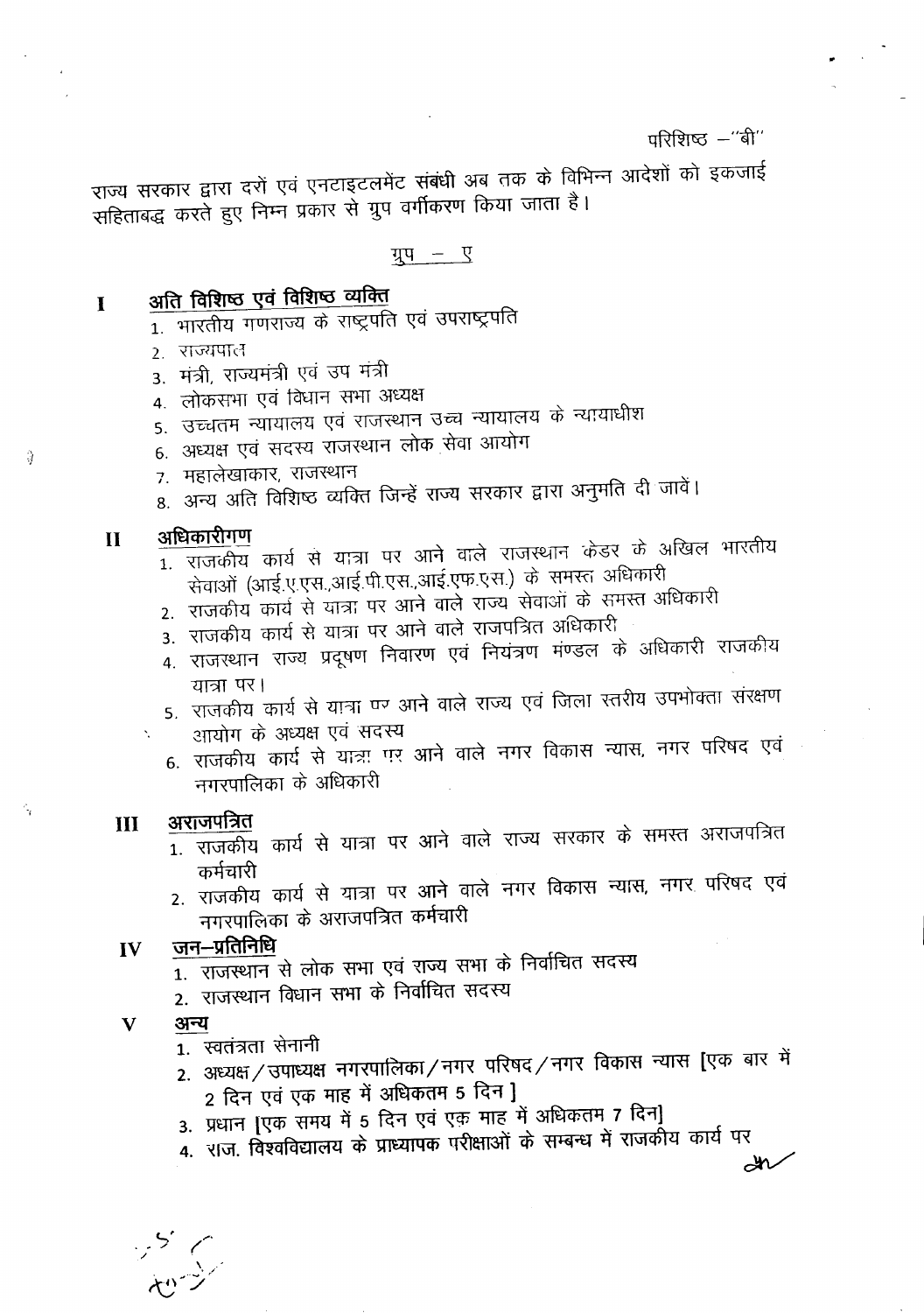परिशिष्ठ—अ

# सार्वजनिक निर्माण विभाग के डाक बंगलों, रेस्ट हाउस/इन्सपेक्शन बंगलों में ठहरने की दैनिक दरें (रूपयों में)

| क्र.सं.                 | वर्गीकरण                                     | अधिकृत व्यक्तियों के<br>लिये निर्धारित अवधि<br>तक | भारत सरकार व अन्य<br>राज्यों के अधिकारियों के<br>लिये | अधिकृत व्यक्तियों के<br>अवकाश/स्थानान्तरण पर<br>(केवल राजस्थान) | सेवानिवृत अधिकारी / भू.पू<br>मंत्री / राज्य<br>मंत्री / रूपमंत्री / विधायक / सांस | प्राइवेट व्यक्तियों के लिये<br>गुप–ई |  |
|-------------------------|----------------------------------------------|---------------------------------------------------|-------------------------------------------------------|-----------------------------------------------------------------|-----------------------------------------------------------------------------------|--------------------------------------|--|
|                         |                                              | गुप-ए                                             | गुप-दी                                                | $TQ - \bar{z}$ ी                                                | गुप-डी                                                                            |                                      |  |
|                         |                                              | नई दरें                                           | नई दरें                                               | नई दरें                                                         | नई दरें                                                                           | नई दरें                              |  |
| $\top$                  | $\mathbf{2}$                                 | $\mathbf{3}$                                      | $\blacktriangleleft$                                  | 5                                                               | 6                                                                                 |                                      |  |
| (ক)                     | डाक बंगला जयपुर एवं माउण्ड आबू               |                                                   |                                                       |                                                                 |                                                                                   | 7 <sup>7</sup>                       |  |
| 1                       | एक व्यक्ति (सिंगल बैड कमरा)                  | 100.00                                            | 600.00                                                | 140.00                                                          | 190.00                                                                            |                                      |  |
| $\mathbf{2}$            | एक व्यक्ति (डबल बैड कमरा)                    | 100.00                                            | 600.00                                                | 180.00                                                          |                                                                                   | 900.00                               |  |
| $\mathbf{3}$            | विं व्यक्ति (डबल बैड कमरा)                   | 180.00                                            | 900.00                                                | 270.00                                                          | 190.00                                                                            | 1200.00                              |  |
| $\blacktriangleleft$    | अतिरिक्त बैड                                 | 50.00                                             | 240.00                                                | 70.00                                                           | 385.00                                                                            | 1800.00                              |  |
| (रय)                    | डाक बंगला नाथद्वारा                          |                                                   |                                                       |                                                                 | 95.00                                                                             | 300.00                               |  |
| $\mathbf{1}$            | एक व्यवित (सिंगल बैड कमरा)                   | 100.00                                            | 480.00                                                |                                                                 |                                                                                   |                                      |  |
| $\overline{\mathbf{z}}$ | एक व्यक्ति (डबल वैड कमरा)                    | 140.00                                            | 600.00                                                | 120.00                                                          | 170.00                                                                            | 700.00                               |  |
| 3                       | वों व्यक्ति (डबल बैड कमरा)                   | 230.00                                            | 900.00                                                | 140.00                                                          | 215.00                                                                            | 900.00                               |  |
| $\ddot{a}$              | अतिरिक्त बैड                                 | 50.00                                             |                                                       | 230.00                                                          | 335.00                                                                            | 1050.00                              |  |
| $\sqrt{(n)}$            | ।<br>डाक बंगला रामी जिला मुख्यालय (प.रि.डी.) |                                                   | 180.00                                                | 70.00                                                           | 50.00                                                                             | 180.00                               |  |
| $\mathbf{1}$            | एक व्यक्ति (सिंगल बैड कमरा)                  | 70.00                                             | 300.00                                                | 100.00                                                          |                                                                                   |                                      |  |
| $\overline{2}$          | एक व्यक्ति (उबल बैड कमरा)                    | 100.00                                            | 420.00                                                | 140.00                                                          | 145.00                                                                            | 660.00                               |  |
| $\mathbf{3}$            | दों व्यक्ति (डबल बैड कमरा)                   | 140.00                                            | 600.00                                                | 230.00                                                          | 145.00                                                                            | 900.00                               |  |
| $\overline{\mathbf{4}}$ | अतिरिक्त बैड                                 | 50.00                                             | 120.00                                                |                                                                 | 290.00                                                                            | 1050.00                              |  |
| $\overline{(u)}$        | डाक बंगला अन्य सभी खानों पर (प.रि.डी.)       |                                                   |                                                       | 70.00                                                           | 50.00                                                                             | 180.00                               |  |
| $\mathbf{1}$            | एक व्यक्ति (रिांगल बैड कमरा)                 | 50.00                                             | 240.00                                                |                                                                 |                                                                                   |                                      |  |
| $\overline{2}$          | एक व्यक्ति (डबल बैड कमरा)                    | 50.00                                             |                                                       | 70.00                                                           | 75.00                                                                             | 450.00                               |  |
| 3                       | वों ध्यक्ति (डबल बैड कमरा)                   | 100.00                                            | 240.00                                                | 70.00                                                           | 95.00                                                                             | 525.00                               |  |
| 4                       | अतिरिक्त बैड                                 | 50.00                                             | 480.00                                                | 140.00                                                          | 190.00                                                                            | 900.00                               |  |
|                         |                                              |                                                   | 50.00                                                 | 70 00                                                           | 35.00                                                                             | 150.00                               |  |

 $ar-$ 

C:\' Isers\cell12\Desktop\Financial Year 16-17\A & F of PW Works 2016-17\Dak Bunglows Information\Dak Bunglow revise rate 2016-17

 $\ddot{\phantom{1}}$  $\ddot{\phantom{0}}$ 

 $\bullet$ 

 $\Delta$ 

 $\zeta$ 

 $C\frac{6}{100}$